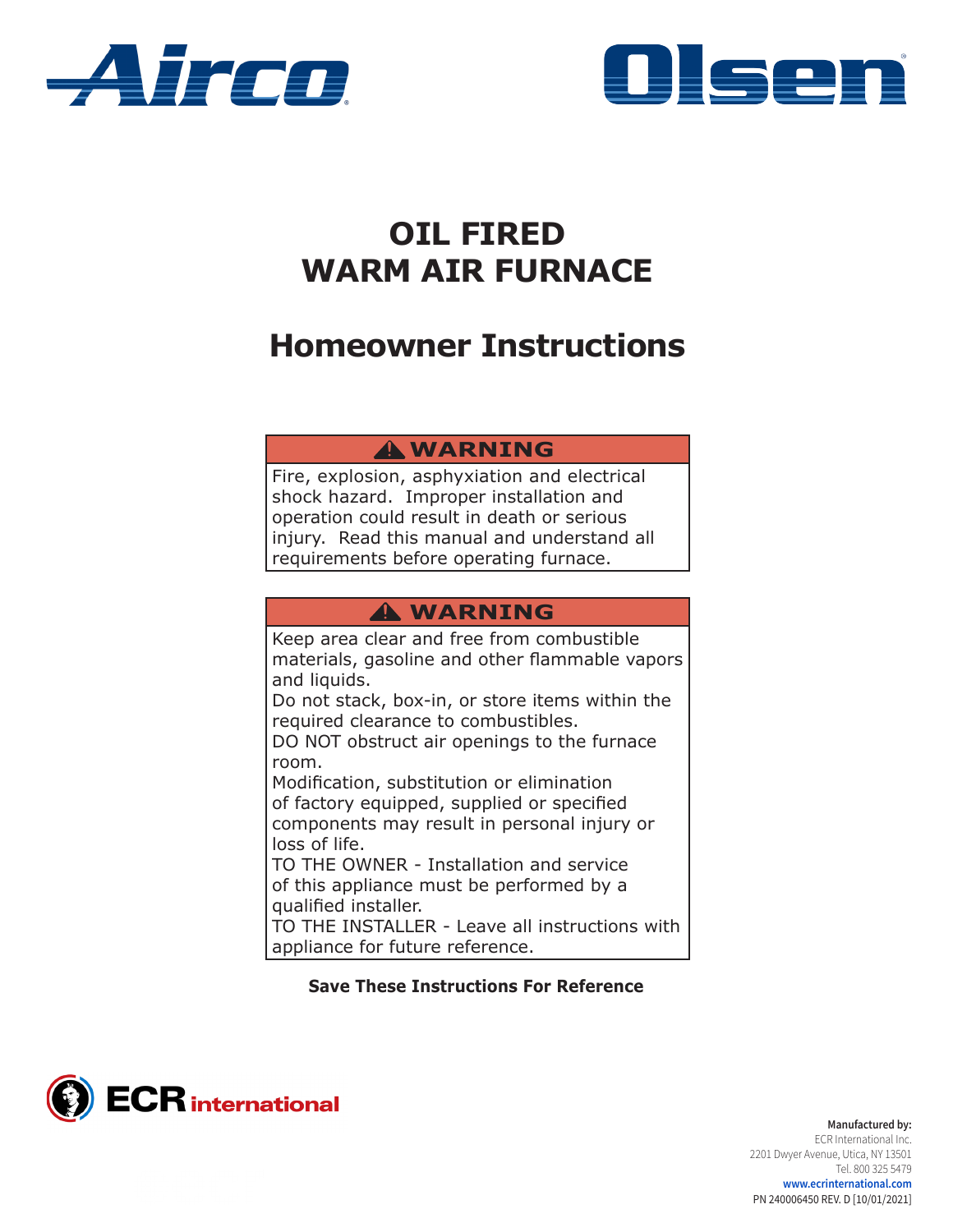#### **OIL FIRED WARM AIR FURNACE**

#### **Contents**

## **1 - Safety Symbols and Warnings**

**IMPORTANT: Read the following instructions COMPLETELY before installing!!**

#### **Safety Symbols & Warnings**

The following defined symbols are used throughout this manual to notify the reader of potential hazards of varying risk levels.

## **DANGER !**

Indicates a hazardous situation which, if not avoided, WILL result in death or serious injury

## **WARNING !**

Indicates a hazardous situation which, if not avoided, could result in death or serious injury.

## **A** CAUTION

Indicates a hazardous situation which, if not avoided, could result in minor or moderate injury.

## **NOTICE**

Used to address practices not related to personal injury.

## **WARNING !**

Fire, explosion, asphyxiation and electrical shock hazard.

- Do not use gasoline, crank case oil, or any oil containing gasoline.
- Never burn garbage or paper in heating system, and or leave paper or rags around the appliance.
- Do not tamper with appliance or controls. Contact your service agent.

Failure to follow these instructions could result in death or serious injury.

## **NOTICE**

Consult a qualified service technichian before and after extended periods of appliance in-operation. remodelling, and annual service and maintenance (including air filter replacement).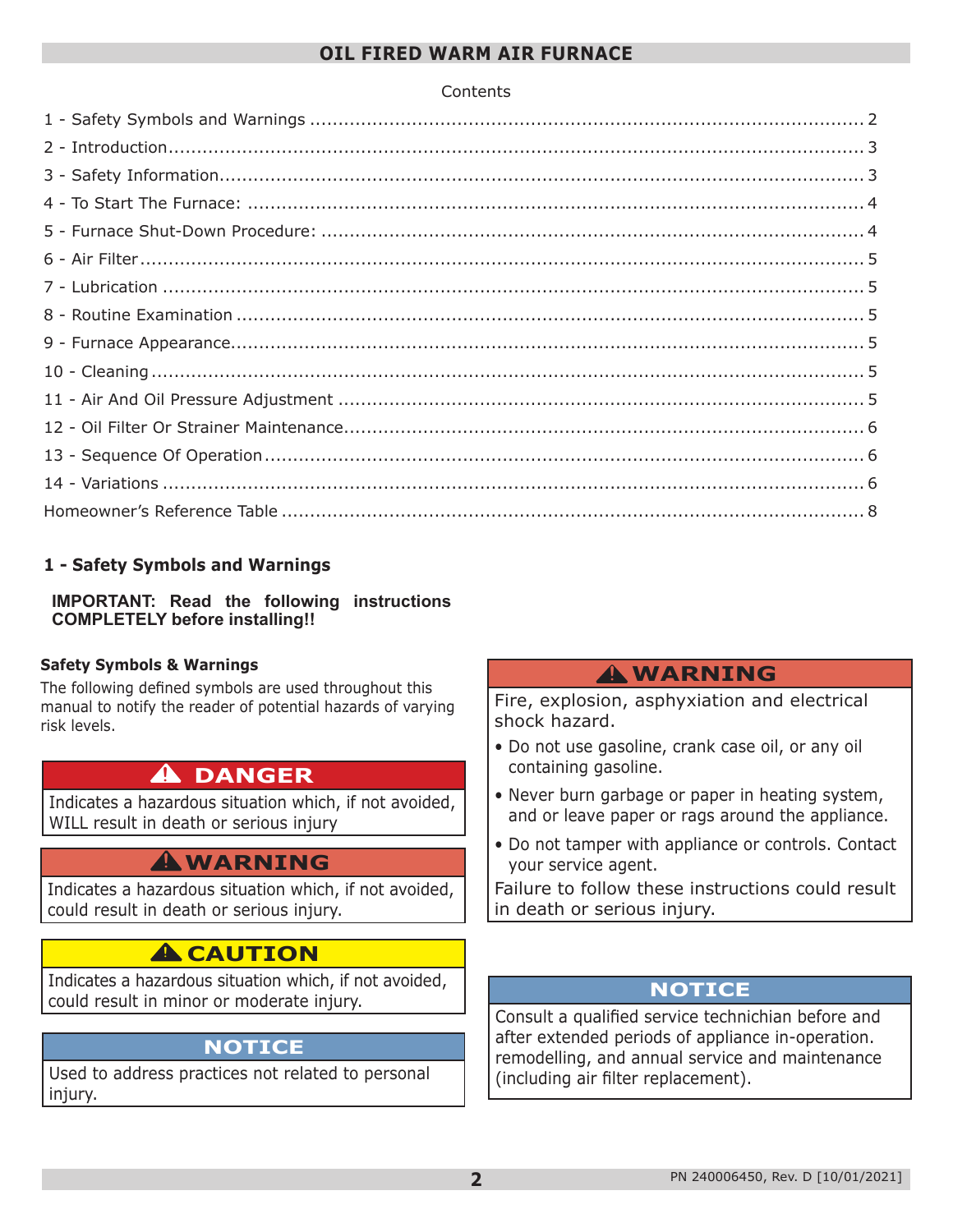## <span id="page-2-0"></span>**2 - Introduction**

All models are CSA listed, (NRTL/C) for use with No. 1 (Stove) and No. 2 (Furnace) oil.

#### **3 - Safety Information**

- **1.** Do not store combustible materials against or around furnace. Keep furnace area clear and free from all combustible materials such as newspapers, rags, cardboard, clothing, etc. Applies especially to gasoline and other flammable vapors and liquids.
- **2.** Furnace needs adequate amounts of combustion and ventilation air to operate properly. Do not block or obstruct air openings on the furnace, or air openings supplying combustion or ventilation air to area where furnace is installed.

There are many areas from which your furnace could be receiving combustion and ventilation air including from within heated area (inside air), from outdoors, from attic or crawl space.

If renovations are done, verify air supply openings are not inadvertently covered over with insulation, vapor barrier, or similar construction material.

- **3.** All doors and panels must be in place during normal furnace operation. Attempting to operate furnace with missing doors or panels could lead to dangerous and improper operating conditions.
- **4.** If furnace is installed in confined space or if you intend to build furnace room where insulation is present, be aware some insulating materials are combustible. Do not allow building insulating materials to come into contact with furnace.
- **5.** Any additions, alterations or conversions required in order for furnace to properly match application requirements must be done by qualified installation contractor, service agency or oil supplier, using factory specified or approved parts.
- **6.** Familiarize yourself with location of furnace oil supply manual shut-off valve and any electrical switches, fuse or circuit breaker associated with furnace.
- **7.** Should over-heating occur, or if burner fails to shut off, shut off oil supply with furnace manual shut-off valve, then shut off electrical supply to furnace. Call a qualified installation contractor, service contractor, or oil supplier if this happens.
- **8.** If furnace has been subjected to flood conditions, i.e., if any part of furnace has been under water, call qualified installer, service agency or oil supplier for complete inspection. Electronic controls and oil piping components may become unstable and unreliable. Furnace must not be used until furnace has been checked, and any affected parts have been replaced.
- **9.** Familiarize yourself with location of your furnace filter or filters. Blocked air filter will reduce efficiency, increase fuel consumption, raise furnace operating temperature, and shorten life of furnace components.
- **10.** Do not cover return air grills and supply air registers with drapes, curtains, throw rugs, etc.
- **11.** Avoid shutting off supply air registers in interest of saving heat. Furnace requires quantity of air passing over heat exchanger to operate within design temperatures. Reducing number of supply air registers available for air delivery may have consequences of raising furnace operating temperature, reducing furnace efficiency, and shortening life of furnace components.
- **12.** Maintain free air flow through return air registers.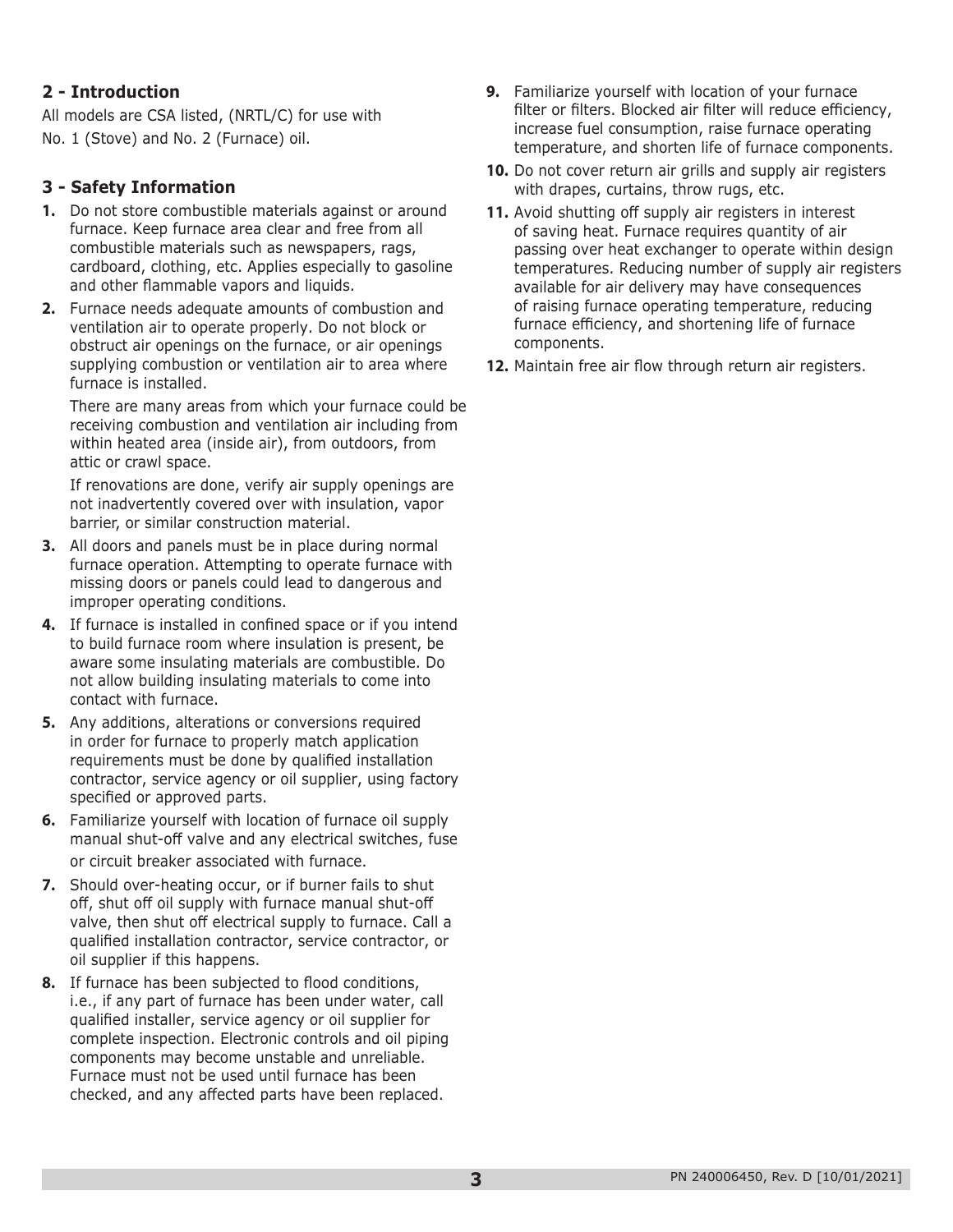<span id="page-3-0"></span>Fire, explosion, asphyxiation hazard. Do not start burner unless blower access door is secured in place. Failure to follow these instructions could result in death or serious injury.

## **WARNING !**

Fire, explosion, asphyxiation hazard.

- Do not attempt to start the burner when excess oil has accumulated, when furnace is full of vapor, or when combustion chamber is very hot.
- Keep oil supply valve shut off if burner is shut down for extended period of time.

Failure to follow these instructions could result in death or serious injury.

## **4 - To Start The Furnace:**

Have a qualified installer, service agency or oil supplier perform proper initial start up upon completion of installation.

- **1.** Set thermostat to lowest setting.
- **2.** Verify all supply air registers and return air grilles are open.
- **3.** Turn off electric power to furnace at service switch, fuse or circuit breaker.
- **4.** Remove burner access door.
- **5.** Verify appliance oil shut-off valve is in "ON" or open position.
- **6.** If you see oil, STOP. Turn appliance oil shut-off valve to "OFF" or closed position. Contact a qualified installer, service agency or oil supplier for oil leak repairs.
- **7.** Replace burner access door, verify it is properly in place.
- **8.** Restore electric power to furnace.
- **9.** Adjust thermostat to desired setting. If thermostat also controls an air conditioning system, verify thermostat system switch is in "HEAT" or "AUTO" mode.

If this is first time furnace has undergone trial for ignition since installation, or if there has been work done on oil lines, furnace might not light because of air trapped in oil supply line or lock out situation.

## **NOTICE**

If lock out condition occurs, do not attempt to reset control. Contact qualified installer, service agency or oil supplier to bleed air from oil line or investigate cause of lock out condition.

# **WARNING ! 5 - Furnace Shut-Down Procedure:**

- **1.** Set thermostat to lowest setting.
- **2.** Shut off electric power to furnace.
- **3.** Turn appliance oil shut-off valve to"OFF" or closed position.

If you intend to be away from home for lengthy periods of time during non-heating season, follow furnace shut down procedure.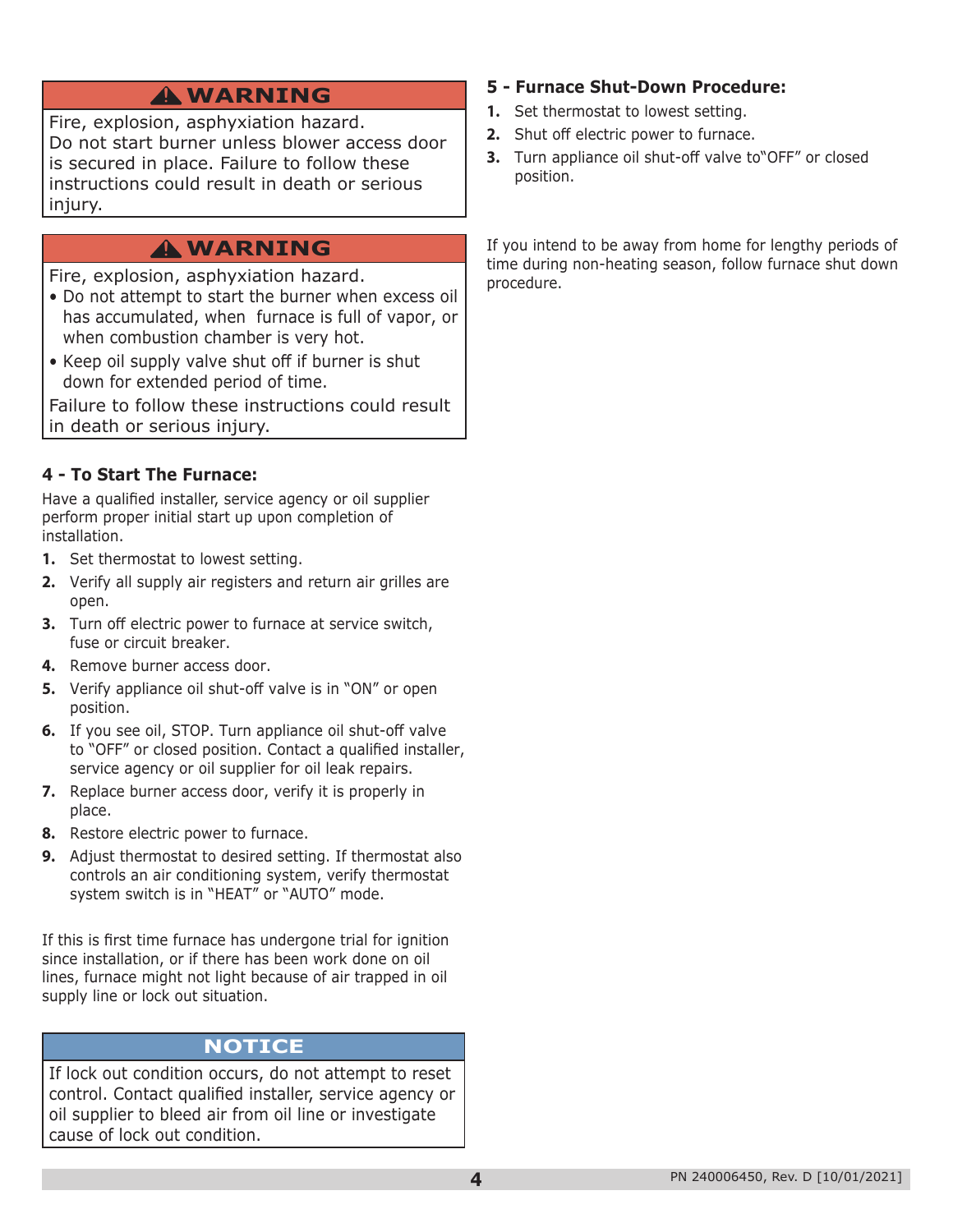## **WARNING !**

<span id="page-4-0"></span>Electrical shock hazard. Disconnect electrical power to furnace before attempting any maintenance. Failure to follow these instructions could result in death or serious injury.

## **6 - Air Filter**

- Do not operate your furnace or air conditioner for extended periods of time without an air filter.
- Dust entrained in air may temporarily lodge in air duct runs and supply registers. Recirculated dust particles may be heated and charred by coming into contact with heat exchanger. Residue will soil ceilings, walls, drapes, carpets, furniture, and other household articles.
- Follow air filter manufacturer's instructions for removal, replacement and cleaning filter. If washable filter is used, allow filter to dry thoroughly before reinstallation and never operate blower fan with wet filter. Consult your installation contractor or service technician if you have any questions on filters.
- If cleaning rather than replacing fiilter, unless filter is thoroughly washed and dried, be sure filter is reinstalled with airflow direction identical to its previous use. Reversing filter will cause dust trapped within filter to break free and recirculate within duct system.

## **7 - Lubrication**

Lubrication is not required for your furnace. Blower motors have sealed bearings. Bearings contain permanent special purpose lubricants. Attempting to force common oil into blower motor bearings will deteriorate original lubricant and shorten bearing life.

## **8 - Routine Examination**

We recommend that your furnace and vents be checked by a qualified service technician once a year.

It is good practice to give quick inspection of your furnace each time you inspect or clean air filter.

Things to check:

- Check furnace for obvious signs of deterioration.
- Check venting and combustion air piping to ensure it is fastened to furnace. It should not sag, and should have a ¼" to foot slope upwards to chimney or outlet terminal.
- All duct work should be secured to the furnace, and all duct work should be solidly supported throughout heating system.

## **WARNING !**

Fire, explosion, asphyxiation and electrical shock hazard.

Do not clean oil burner area while burners are operating.

Disconnect electrical supply to furnace before removing burner compartment access door.

Failure to follow these instructions could result in death or serious injury.

## **9 - Furnace Appearance**

Furnace exterior finish is durable automotive like coating. It may be washed with mild soap if necessary. Galvanized metal surfaces require no maintenance.

## **10 - Cleaning**

- It is advisable to keep dust build-up on warm surfaces to minimum, since dust, in some cases, can be combustible.
- Dust build-up in circulating fan can impair blower performance, reduce efficiency. We recommend major cleaning be left to your qualified service technician.
- Oil burner area should be inspected and cleaned periodically. Verify while cleaning area, burner air settings are not accidentally altered or wiring is not pulled on. If this occurs, contact qualified service technician.

Operate furnace with all panels in place. Be sure burner compartment access door is properly in place before attempting to restart furnace.

Your furnace should be cleaned and inspected annually by trained and qualified service technician. Your service technician has the knowledge and test equipment to determine the condition of your furnace.

#### **11 - Air And Oil Pressure Adjustment**

Have trained, qualified service technician adjust oil burner air settings and oil pressure adjustments. Your service technician has the knowledge and test equipment to accurately perform these adjustments.

Consult your furnace Installation, Operation and Maintenance manual before any oil pressure adjustments or oil burner air settings are altered.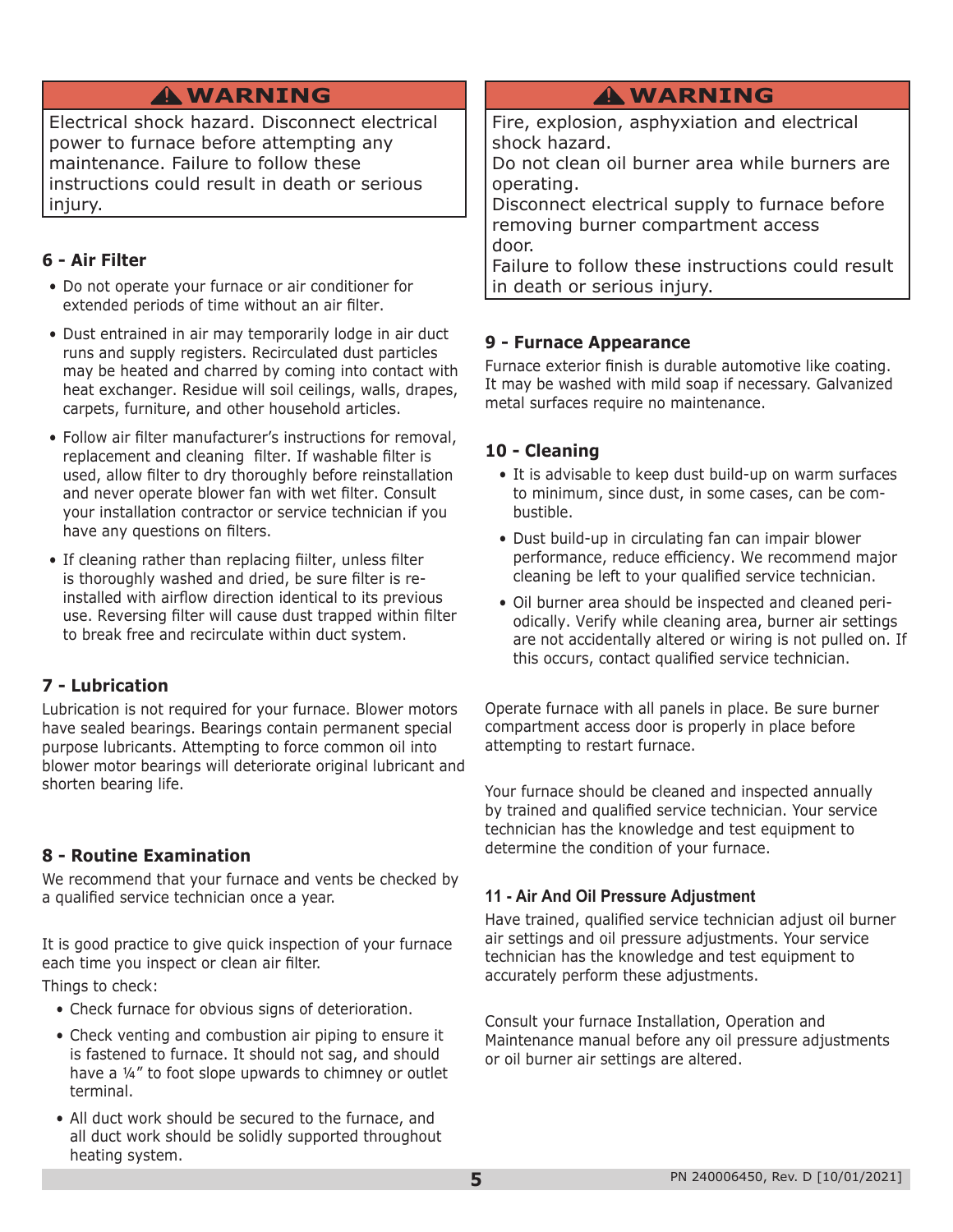#### <span id="page-5-0"></span>**12 - Oil Filter Or Strainer Maintenance**

Have a trained, qualified service technician service your oil filter or strainer. Your service technician has the knowledge and equipment to properly perform this maintenance.

To ensure proper operation of this appliance oil filter or oil strainer should be cleaned or replace annually.

#### **13 - Sequence Of Operation**

- **1.** Thermostat calls for heat in response to cool room.
- **2.** Oil burner air blower begins.
- **3.** 15 second pre-purge, with igniter energized.
- **4.** Oil solenoid valve opens and burners ignite.
- **5.** There is a fan on time delay before circulating fan is energized. Main blower starts on heating speed.
- **6.** System remains in this state until room air temperature rises causing thermostat to terminate its call for heat.
- **7.** Oil solenoid valve shuts off; burners extinguish.
- **8.** Some oil burners may have post-purge period, after which oil burner stops. Main blower continues to run.
- **9.** Approximately 2 minutes after burners extinguish, main blower stops. Elapse time varies.
- **10.** Furnace remains idle until next call for heat.

#### **14 - Variations**

If your system includes air conditioning, your thermostat, installer supplied, has two switches.

• First switch is system switch. Switch settings usually include HEAT, COOL, and OFF.

Some thermostats have system switches which include HEAT, COOL, AUTO, and OFF. System switch must be in HEAT or AUTO position for furnace to run.

• Second switch is fan switch. It has settings of ON and AUTO. Fan switch may be in either position when using furnace. If fan switch is set to ON, main blower runs continuously, and blower delays mentioned in points 5 and 9 of Sequence of Operation are ignored.